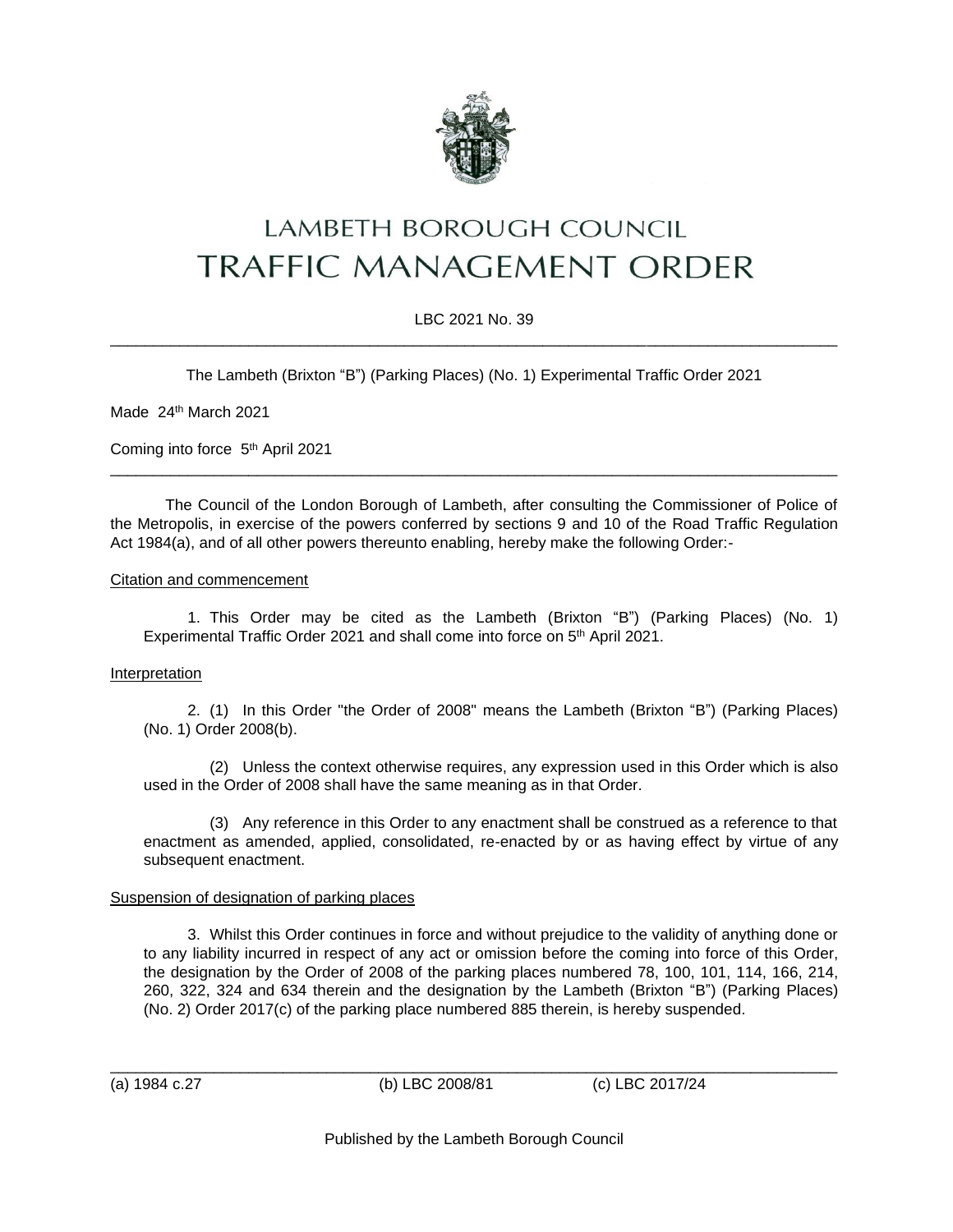## Designation of parking places and application of the Order of 2008 thereto

4. (1) Whilst this Order continues in force, each area on a highway comprising the length of carriageway of a street specified in column 2 of Schedule 1, 2, 3, 4 or 5 to this Order and bounded on one side of that length by the edge of the carriageway and on the other sides by a white line marking is designated as a parking place.

(2) The reference in this Article to a white line marking shall be construed as a reference to the white line marking (either broken or continuous) provided for in Schedule 7 to the Traffic Signs Regulations and General Directions 2016(a) or, if applicable, authorised by the Secretary of State by virtue of section 64 of the Road Traffic Regulation Act 1984.

(3) Whilst this Order continues in force, the provisions of the Order of 2008 (other than Articles 3 and 16) shall apply to the areas designated as parking places by this Order as if in those provisions any reference to a parking place included a reference to an area designated as a parking place by this Order and as if any reference to Schedule 9 to the Order of 2008 included a reference to Schedule 1 to this Order, as if any reference to Schedule 11 to the Order of 2008 included a reference to Schedule 2 to this Order, as if any reference to Schedule 13 to the Order of 2008 included a reference to Schedule 3 to this Order, as if any reference to Schedule 16 to the Order of 2008 included a reference to Schedule 4 to this Order and as if any reference to Schedule 18 to the Order of 2008 included a reference to Schedule 5 to this Order.

## Placing of traffic signs, etc.

- 5. The Council shall:-
	- (a) place and maintain traffic signs indicating the limits of each parking place referred to in Schedule 1, 2, 3, 4 or 5 to this Order;
	- (b) place and maintain in or in the vicinity of each parking place referred to in Schedule 1 or 4 to this Order traffic signs indicating that such parking place may be used during the permitted hours for the leaving only of the vehicles specified in Article 4(9) of the Order of 2008;
	- (c) place and maintain in or in the vicinity of each parking place referred to in Schedule 2, 3 or 5 to this Order traffic signs indicating that such parking place may be used during the permitted hours for the leaving only of the vehicles specified in Article 4(11) of the Order of 2008;
	- (d) carry out such other work as is reasonably required for the purposes of the satisfactory operation of each parking place referred to in Schedule 1, 2, 3, 4 or 5 to this Order.

## Modification or suspension of this Order

6. In pursuance of section 10(2) of the Road Traffic Regulation Act 1984, the Assistant Director of Infrastructure, Environment, Public Realm & Climate Change Delivery or some other person authorised in that behalf by him, may, if it appears to him or that other person essential in the interests of the expeditious, convenient and safe movement of traffic, or in the interests of providing suitable and adequate on-street parking facilities, or for preserving or improving the amenities of the area through which any road affected by this Order runs, modify or suspend the operation of this Order or any provision of it, save that no modification shall make an addition.

\_\_\_\_\_\_\_\_\_\_\_\_\_\_\_\_\_\_\_\_\_\_\_\_\_\_\_\_\_\_\_\_\_\_\_\_\_\_\_\_\_\_\_\_\_\_\_\_\_\_\_\_\_\_\_\_\_\_\_\_\_\_\_\_\_\_\_\_\_\_\_\_\_\_\_\_\_\_\_\_\_\_\_\_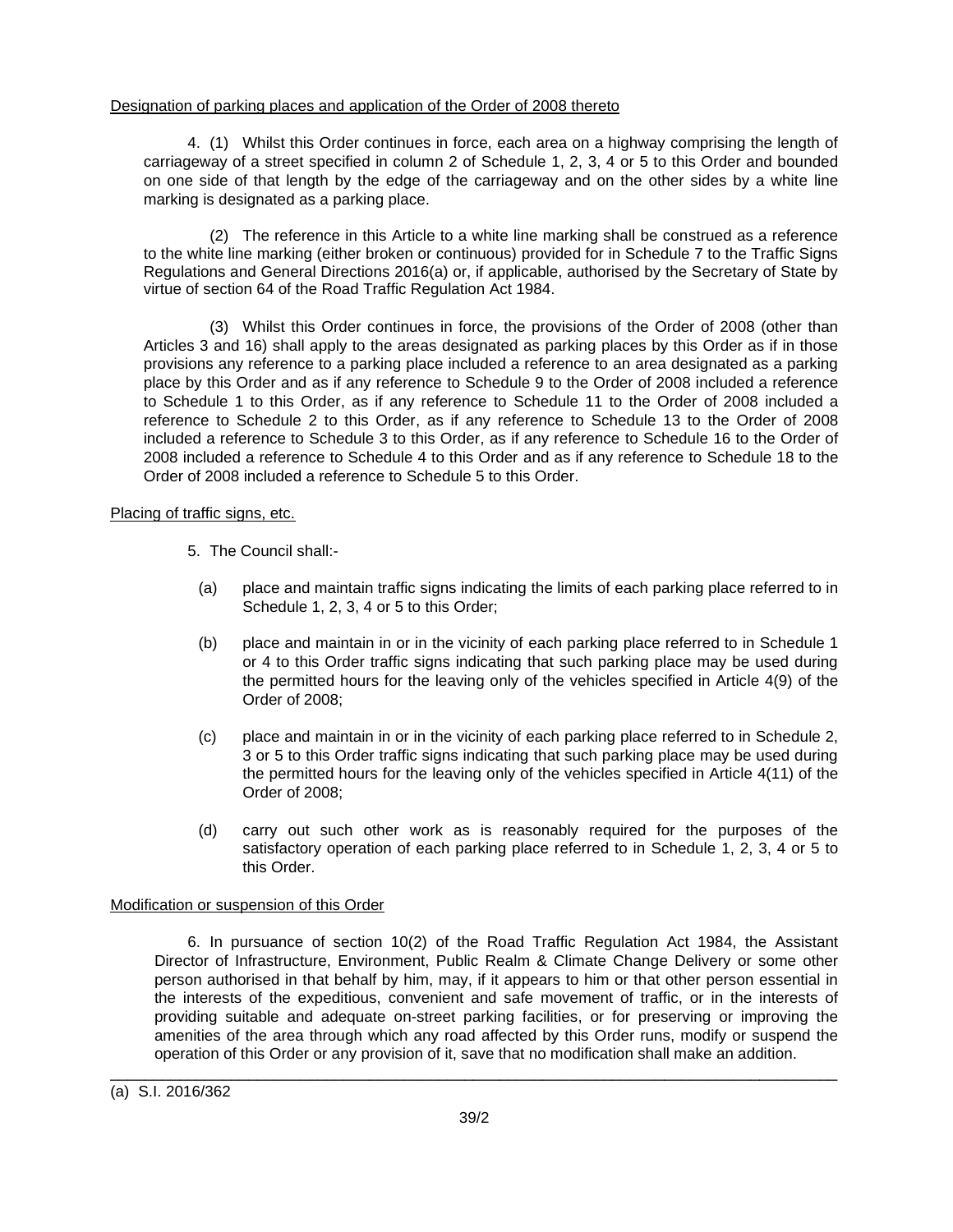Dated this twenty-fourth day of March 2021.

Ben Stevens Highway Network Manager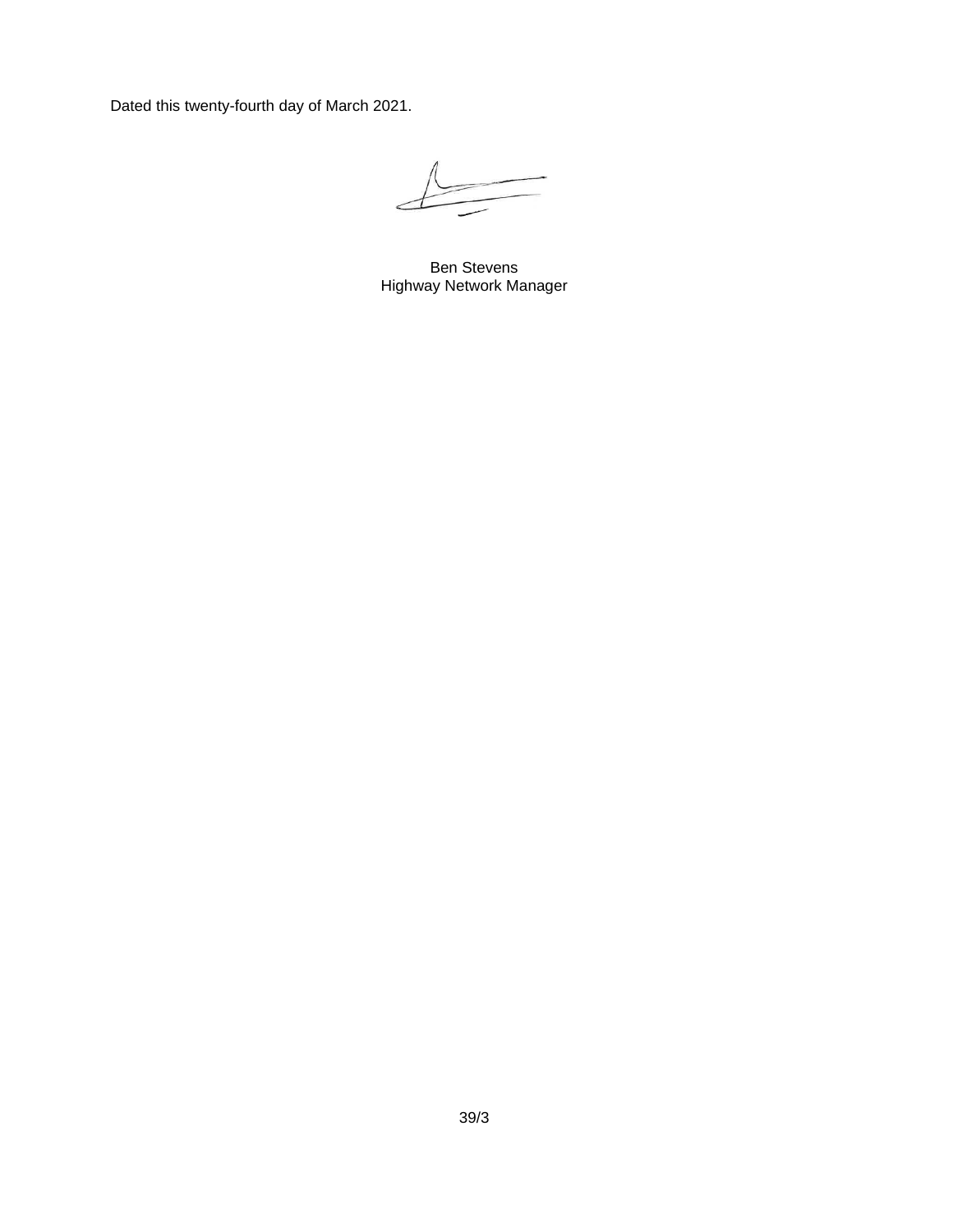#### SCHEDULE 1 (see Article 4)

IN RELATION TO A PARKING PLACE REFERRED TO IN THIS SCHEDULE THE EXPRESSION "PERMITTED HOURS" MEANS THE PERIOD BETWEEN 8.30 A.M. AND 5.30 P.M. ON MONDAYS TO SATURDAYS INCLUSIVE, ANY SUCH DAY NOT BEING CHRISTMAS DAY, GOOD FRIDAY OR A BANK HOLIDAY.

PARKING PLACES IN WHICH A VEHICLE MAY BE LEFT DURING THE PERMITTED HOURS PROVIDED:-

- (A) THE PARKING CHARGE HAS BEEN PAID USING THE ELECTRONIC PAYMENT SYSTEM (AND THE VEHICLE IS LEFT FOR NOT MORE THAN A MAXIMUM PERIOD OF FOUR HOURS); OR
- (B) THE VEHICLE DISPLAYS EITHER A VALID HARD COPY MAIN-ZONE RESIDENT'S PERMIT, A VALID HARD COPY SUB-ZONE RESIDENT'S PERMIT, A VALID HARD COPY MAIN-ZONE BUSINESS PERMIT, A VALID HARD COPY SUB-ZONE BUSINESS PERMIT A VALID HARD COPY CAR CLUB PERMIT, A VALID HARD COPY TEACHER'S PERMIT, A VALID HARD COPY HEALTH CARE PERMIT, A VALID HARD COPY VISITOR'S PERMIT OR A VALID HARD COPY TRADE PERMIT, ISSUED IN RESPECT OF THAT VEHICLE, OR THERE APPEARS ON A HAND-HELD DEVICE AN INDICATION THAT AN ELECTRONIC VERSION OF ONE OF THOSE PERMITS OR A FLEXIBLE CAR CLUB PERMIT HAS BEEN GRANTED IN RESPECT OF THAT VEHICLE AND THE PERMIT IS VALID.

| No. of<br>parking place | Designated parking place                                                                                                                                                                                                                                          | Special<br>manner of<br>standing |
|-------------------------|-------------------------------------------------------------------------------------------------------------------------------------------------------------------------------------------------------------------------------------------------------------------|----------------------------------|
|                         | 2                                                                                                                                                                                                                                                                 | 3                                |
| 1.                      | FERNDALE ROAD, the south-east side, from a point 1.9 metres north-<br>east of the south-westernmost wall of Dalbury House, Edmundsbury<br>Estate, to a point 20.4 metres south-west of a point opposite the<br>common boundary of Nos. 232 and 234 Ferndale Road. |                                  |
| 2.                      | FERNDALE ROAD, the south-east side, from a point opposite the<br>common boundary of Nos. 232 and 234 Ferndale Road north-eastward<br>for a distance of 12 metres.                                                                                                 |                                  |
| 3.                      | PULROSS ROAD, the south side, from a point 4.5 metres east of a<br>point opposite the common boundary of Nos. 18 and 19 Pulross Road<br>to a point 40.5 metres east of that common boundary.                                                                      |                                  |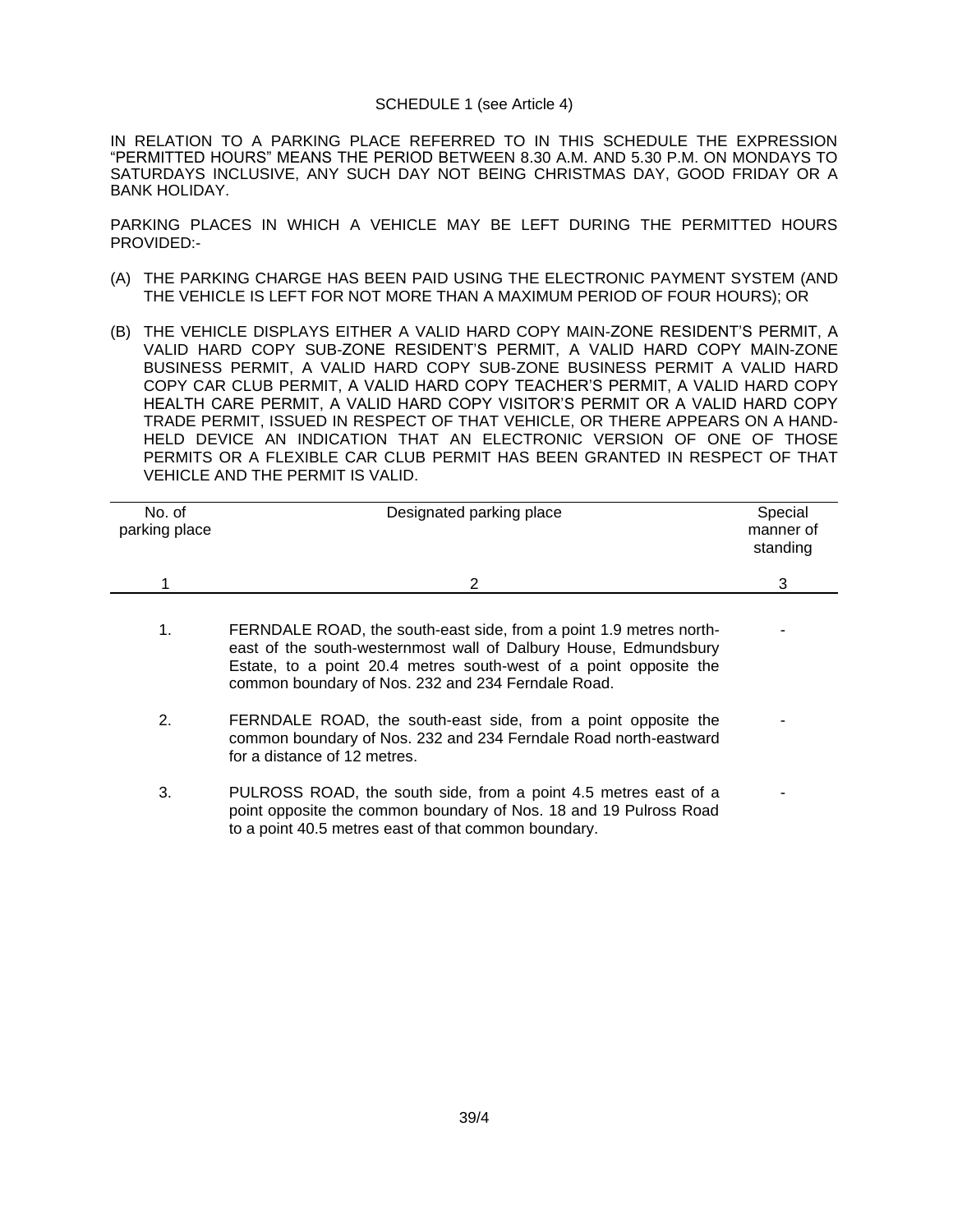#### SCHEDULE 2 (see Article 4)

IN RELATION TO A PARKING PLACE REFERRED TO IN THIS SCHEDULE THE EXPRESSION "PERMITTED HOURS" MEANS THE PERIOD BETWEEN 8.30 A.M. AND 5.30 P.M. ON MONDAYS TO SATURDAYS INCLUSIVE, ANY SUCH DAY NOT BEING CHRISTMAS DAY, GOOD FRIDAY OR A BANK HOLIDAY.

PARKING PLACES IN WHICH A VEHICLE MAY BE LEFT DURING THE PERMITTED HOURS PROVIDED THE VEHICLE DISPLAYS EITHER A VALID HARD COPY MAIN-ZONE RESIDENT'S PERMIT, A VALID HARD COPY SUB-ZONE RESIDENT'S PERMIT, A VALID HARD COPY CAR CLUB PERMIT, A VALID HARD COPY VISITOR'S PERMIT OR A VALID HARD COPY TRADE PERMIT, ISSUED IN RESPECT OF THAT VEHICLE, OR THERE APPEARS ON A HAND-HELD DEVICE AN INDICATION THAT AN ELECTRONIC VERSION OF ONE OF THOSE PERMITS OR A FLEXIBLE CAR CLUB PERMIT HAS BEEN GRANTED IN RESPECT OF THAT VEHICLE AND THE PERMIT IS VALID.

| No. of<br>parking place | Designated parking place | Special<br>manner of<br>standing |
|-------------------------|--------------------------|----------------------------------|
|                         |                          | ╭                                |
|                         |                          |                                  |

- 4. CONCANON ROAD, the east side, from a point 1.5 metres north of the southern wall of No. 2 Concanon Road to a point 20 metres south of the southern kerb-line of Santley Street. -
- 5. CONCANON ROAD, the west side, from a point 3.5 metres north of the southern boundary of No. 25 Concanon Road to the common boundary of No. 35 Concanon Road and No. 40 Santley Street. -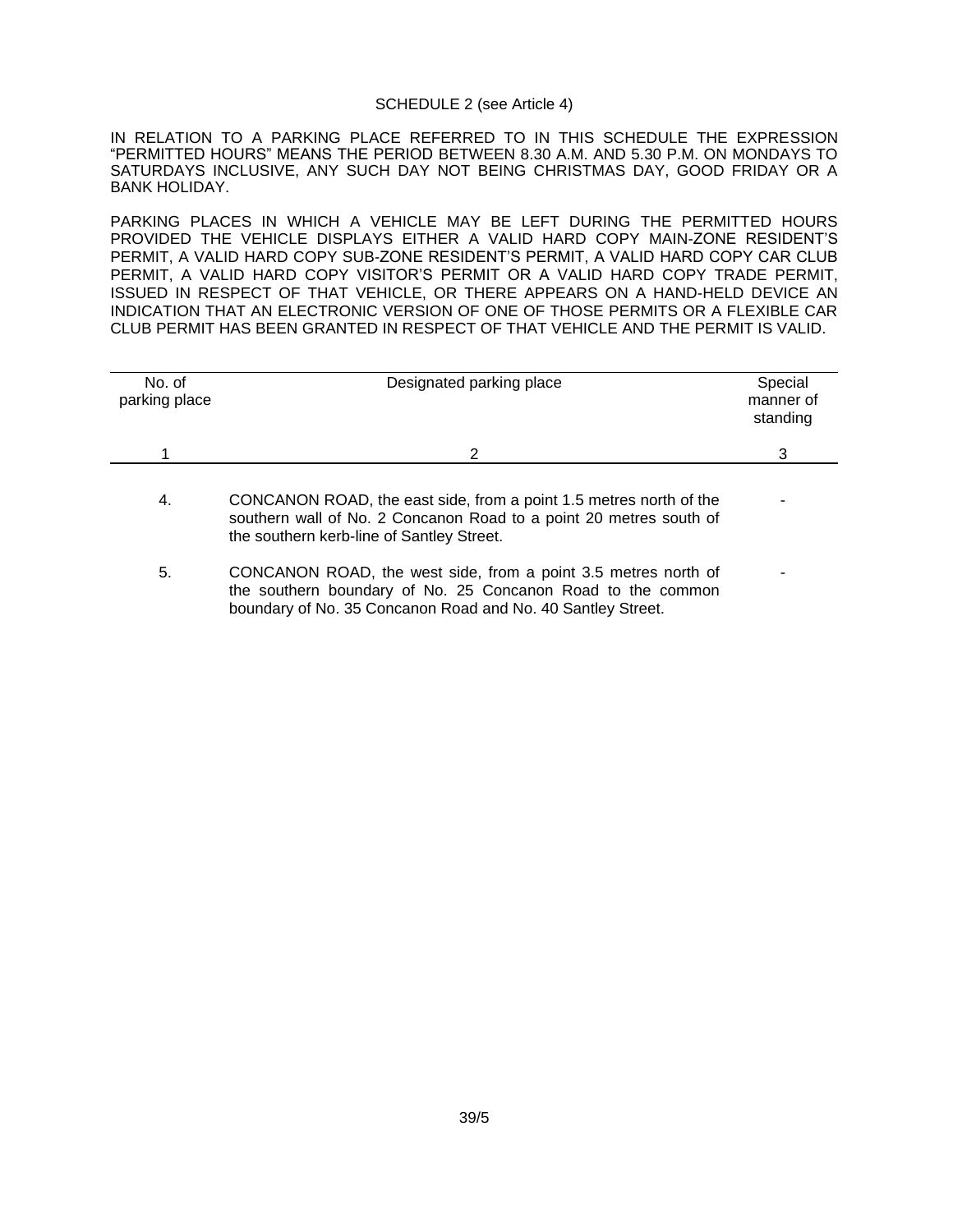#### SCHEDULE 3 (see Article 4)

IN RELATION TO THE PARKING PLACE REFERRED TO IN THIS SCHEDULE THE EXPRESSION "PERMITTED HOURS" MEANS THE PERIOD BETWEEN 8.30 A.M. AND 8.30 P.M. ON MONDAYS TO SATURDAYS INCLUSIVE, ANY SUCH DAY NOT BEING CHRISTMAS DAY, GOOD FRIDAY OR A BANK HOLIDAY.

PARKING PLACE IN WHICH A VEHICLE MAY BE LEFT DURING THE PERMITTED HOURS PROVIDED THE VEHICLE DISPLAYS EITHER A VALID HARD COPY MAIN-ZONE RESIDENT'S PERMIT, A VALID HARD COPY SUB-ZONE RESIDENT'S PERMIT, A VALID HARD COPY CAR CLUB PERMIT, A VALID HARD COPY VISITOR'S PERMIT OR A VALID HARD COPY TRADE PERMIT, ISSUED IN RESPECT OF THAT VEHICLE, OR THERE APPEARS ON A HAND-HELD DEVICE AN INDICATION THAT AN ELECTRONIC VERSION OF ONE OF THOSE PERMITS OR A FLEXIBLE CAR CLUB PERMIT HAS BEEN GRANTED IN RESPECT OF THAT VEHICLE AND THE PERMIT IS VALID.

| No. of<br>parking place | Designated parking place | Special<br>manner of<br>standing |
|-------------------------|--------------------------|----------------------------------|
|                         |                          |                                  |

-

<sup>6.</sup> BELLEFIELDS ROAD, the south-east side, from a point 15 metres south-west of the common boundary of Nos. 43 and 45 Bellefields Road to a point 2 metres north-east of the common boundary of Nos. 33 and 35 Bellefields Road.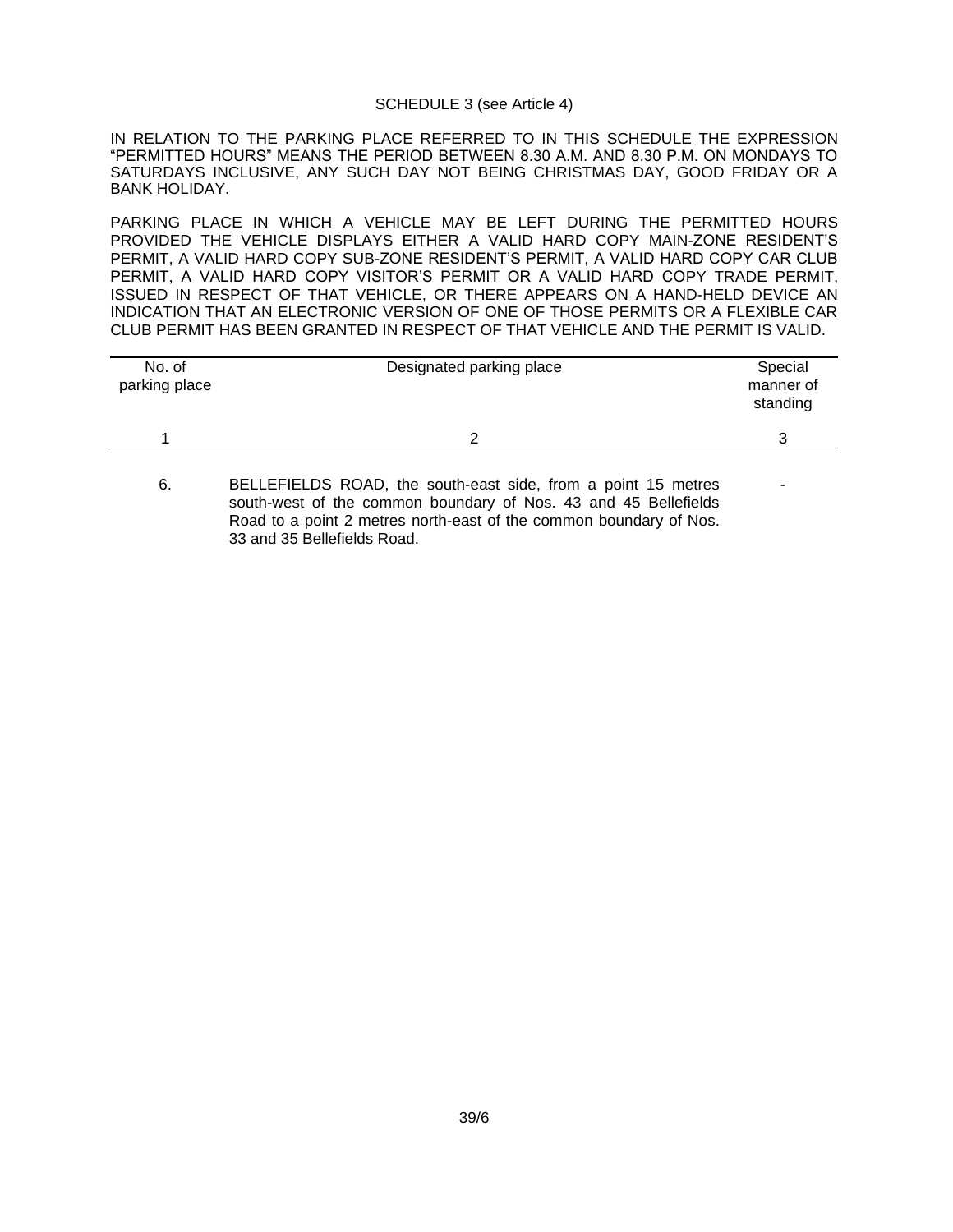#### SCHEDULE 4 (see Article 4)

IN RELATION TO A PARKING PLACE REFERRED TO IN THIS SCHEDULE THE EXPRESSION "PERMITTED HOURS" MEANS THE PERIOD BETWEEN 8.30 A.M. AND 5.30 P.M. ON MONDAYS TO FRIDAYS INCLUSIVE, ANY SUCH DAY NOT BEING CHRISTMAS DAY, GOOD FRIDAY OR A BANK HOLIDAY.

PARKING PLACES IN WHICH A VEHICLE MAY BE LEFT DURING THE PERMITTED HOURS PROVIDED:-

- (A) THE PARKING CHARGE HAS BEEN PAID USING THE ELECTRONIC PAYMENT SYSTEM (AND THE VEHICLE IS LEFT FOR NOT MORE THAN A MAXIMUM PERIOD OF FOUR HOURS); OR
- (B) THE VEHICLE DISPLAYS EITHER A VALID HARD COPY MAIN-ZONE RESIDENT'S PERMIT, A VALID HARD COPY SUB-ZONE RESIDENT'S PERMIT, A VALID HARD COPY MAIN-ZONE BUSINESS PERMIT, A VALID HARD COPY SUB-ZONE BUSINESS PERMIT A VALID HARD COPY CAR CLUB PERMIT, A VALID HARD COPY TEACHER'S PERMIT, A VALID HARD COPY HEALTH CARE PERMIT, A VALID HARD COPY VISITOR'S PERMIT OR A VALID HARD COPY TRADE PERMIT, ISSUED IN RESPECT OF THAT VEHICLE, OR THERE APPEARS ON A HAND-HELD DEVICE AN INDICATION THAT AN ELECTRONIC VERSION OF ONE OF THOSE PERMITS OR A FLEXIBLE CAR CLUB PERMIT HAS BEEN GRANTED IN RESPECT OF THAT VEHICLE AND THE PERMIT IS VALID.

| No. of<br>parking place | Designated parking place | Special<br>manner of<br>standing |
|-------------------------|--------------------------|----------------------------------|
|                         |                          |                                  |

- 7. SANDMERE ROAD, the north side, from a point 13 metres east of the eastern kerb-line of Bedford Road to a point 28.5 metres east of that kerb-line. -
- 8. SANDMERE ROAD, the south side, from a point 12 metres east of the eastern kerb-line of Bedford Road to a point 42 metres east of that kerb-line. -